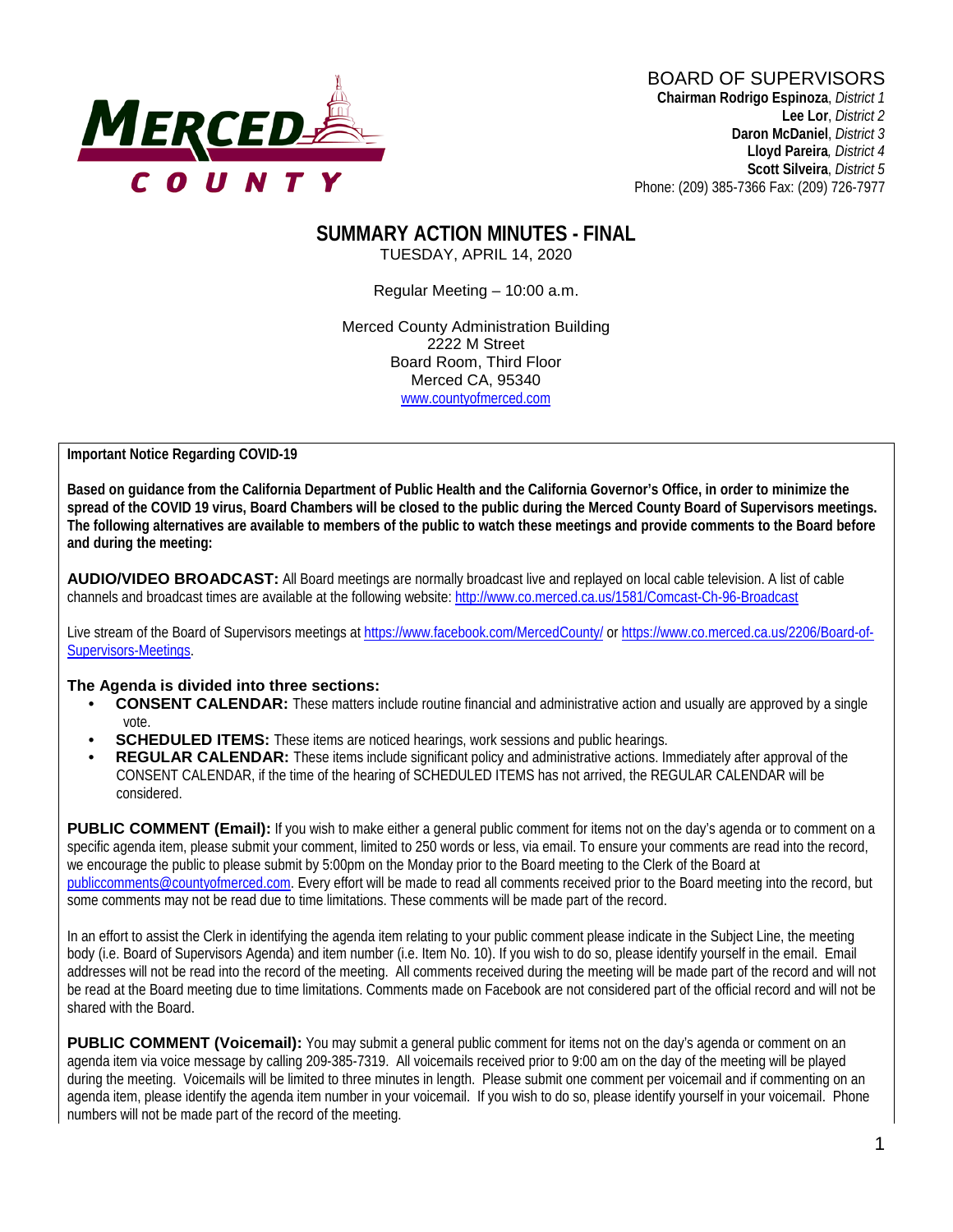**PUBLIC HEARINGS:** Public comment during public hearings will be taken in real time via email. Once the public hearing is opened, the Board of Supervisors will pause the meeting for ten minutes in order to receive emails directed at the public hearing (up to 250 words) and will read comments into the record after resuming the meeting, as time permits. Please indicate that comments are for a particular public hearing by putting "Public Hearing" in the subject line of the email and the title of the public hearing. Email comments to [publiccomments@countyofmerced.com](mailto:publiccomments@countyofmerced.com)

**CLOSED SESSION:** Is the portion of the meeting conducted in private without the attendance of the public or press to discuss certain confidential matters specifically permitted by the Brown Act. The public may comment on any matter to be considered for closed session using the email procedure set forth above. As set forth above, if public comment concerns a closed session item, please include the title of the item in the subject line.

**BOARD AGENDA AND MINUTES:** Board agendas, minutes, and copies of items to be considered by the Board of Supervisors are posted on the Internet at least 72 hours preceding a Tuesday meeting at the following website: [www.countyofmerced.com.](http://www.countyofmerced.com/)

#### **REASONABLE ACCOMMODATIONS:**

Persons who require accommodation for any audio, visual or other disability or Spanish or Hmong interpretation in order to review an agenda, or to participate in a meeting of the Board of Supervisors per the American Disabilities Act (ADA), may obtain assistance by requesting such accommodation in writing. Please address your written request to the Clerk of the Board, 2222 M Street, Merced, CA 95340 or telephonically by calling (209) 385-7366. Any such request for accommodation should be made at least 48 hours prior to the scheduled meeting for which assistance is requested.

**Spanish and Hmong interpreters are available.**

**Interpretes de espanol y hmong estan disponibles.**

**Peb muaj tug paab txhais lug Mev hab Hmoob.**

#### SCHEDULED ITEMS

#### **GOVERNMENT CODE SECTION 54954.2 COMPLIANCE (LATE AGENDA ITEMS)**

**10:00 A. M. INVOCATION led by Pastor John Motz, New Life Community Church/PLEDGE OF ALLEGIANCE**

> *In order to minimize the spread of COVID-19 the Board Chambers is closed to the public. Members of the public are able to submit comments via email and voicemail.*

> **PUBLIC OPPORTUNITY TO SPEAK ON ANY MATTER OF PUBLIC INTEREST WITHIN THE BOARD'S JURISDICTION INCLUDING ITEMS ON THE BOARD'S AGENDA, EXCEPT FOR THOSE ITEMS SPECIFICALLY SCHEDULED AS PUBLIC HEARINGS**

#### *REVIEW BOARD ORDER – SEE PAGE 8*

#### **COVID-19 UPDATE**

#### *REVIEW BOARD ORDER – SEE PAGES 8 AND 9*

**APPROVAL OF CONSENT AGENDA CALENDAR (ITEMS #1 - 10)**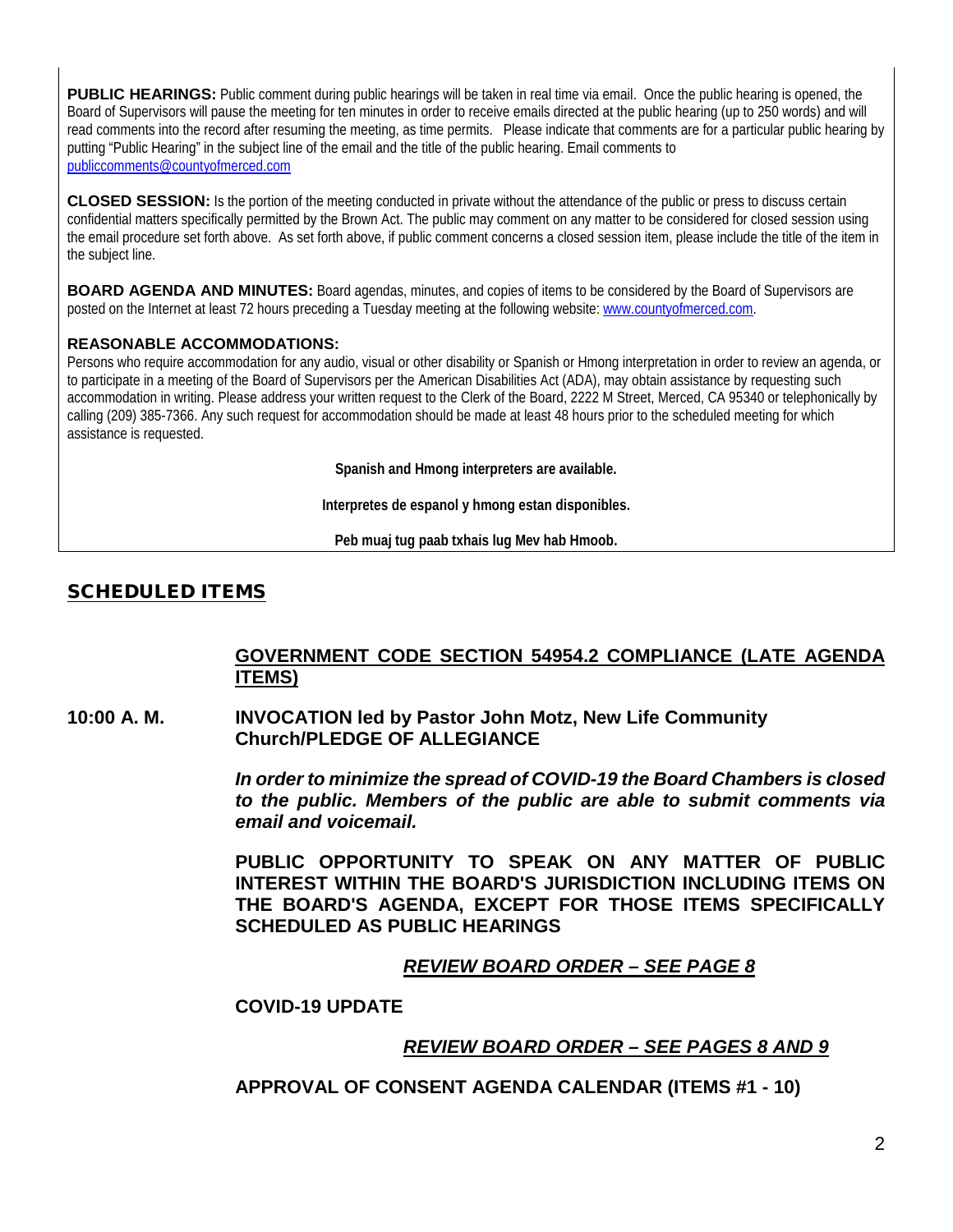#### **SCHEDULED ITEMS:**

#### **DEPARTMENT OF WORKFORCE INVESTMENT - FIRST READING - PROPOSED ORDINANCE**

Introduce and conduct first reading of a proposed ordinance repealing Ordinance No. 1829 (charging a fee for Enterprise Zone/LAMBRA voucher application process for employers through the Department of Workforce Investment)

#### **RECOMMENDATION:**

1) Introduce and conduct first reading of an ordinance entitled "An Ordinance charging a fee for the Enterprise Zone/LAMBRA voucher application process for employers through the Department of Workforce Investment" (Removes Chapter 5.52 of the Merced County Code and Repeals Ordinance 1829); 2) Waive further reading of the proposed ordinance; and

3) Set second reading and possible adoption of the proposed ordinance on April 28, 2020 at 10:00 a.m.

# *REVIEW BOARD ORDER – SEE PAGE 9*

#### **DEPARTMENT OF WORKFORCE INVESTMENT - FIRST READING - PROPOSED ORDINANCE**

Introduce and conduct first reading of a proposed ordinance repealing Ordinance No. 1835 (Establish Fees for use of facilities and services to businesses by the Department of Workforce Investment)

#### **RECOMMENDATION:**

1) Introduce and conduct first reading of an ordinance entitled "An Ordinance which shall establish fees for use of facilities and for services to businesses by the Department of Workforce Investment" (Removes Chapter 5.72 of the Merced County Code and Repeals Ordinance 1835);

2) Waive further reading of the proposed ordinance; and

3) Set second reading and possible adoption of the proposed ordinance on April 28, 2020 at 10:00 a.m.

# *REVIEW BOARD ORDER – SEE PAGE 9*

#### **REPORTS/BOARD DIRECTION**

County Executive Officer, County Counsel, Board of Supervisors Members

#### CONSENT CALENDAR (Items # 1-10) **APPROVED AS RECOMMENDED AYES: ALL**

#### Public Works

1. Approve Budget Transfer in the amount of \$5,632 to replace Air Conditioner at Agricultural Center.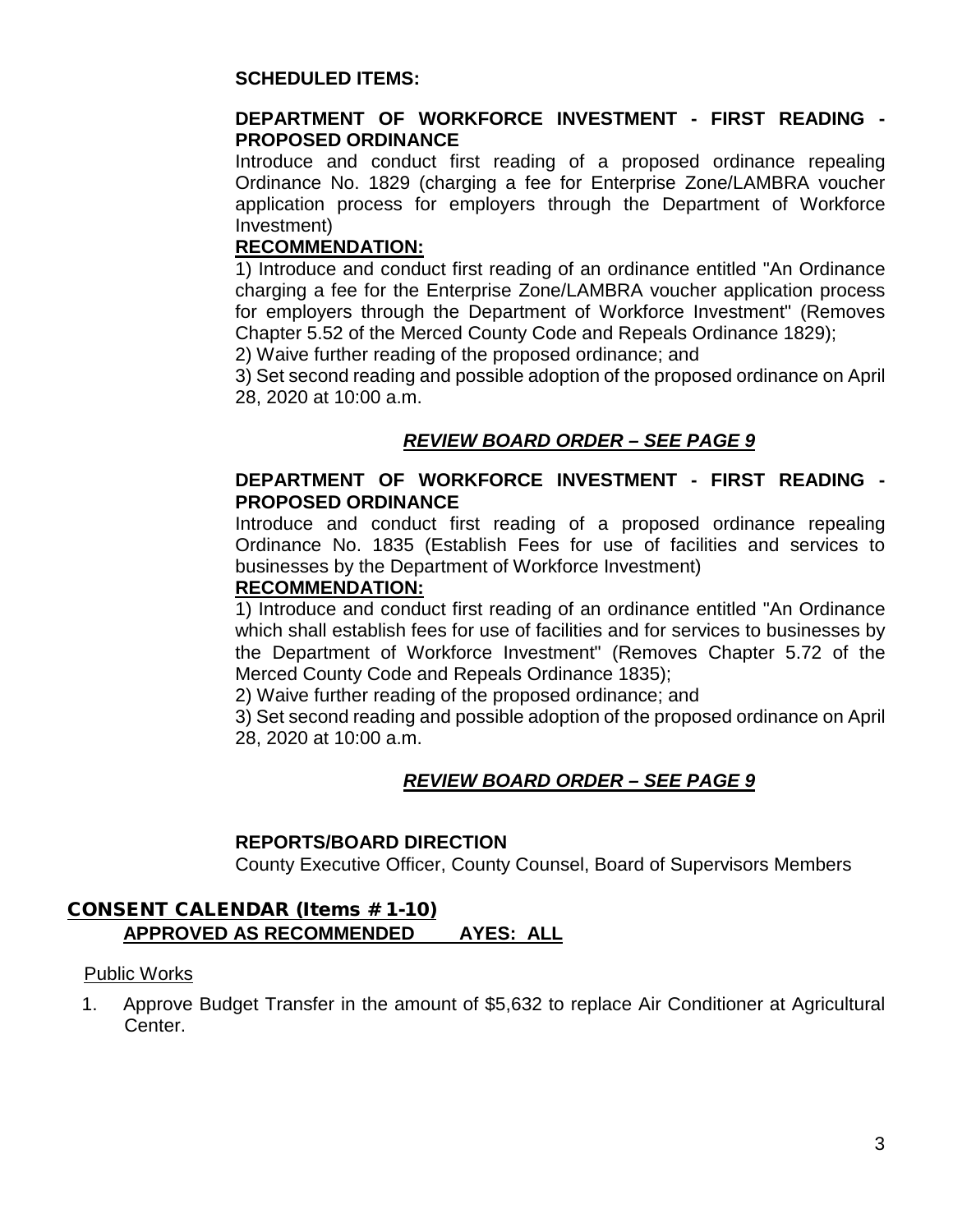#### Behavioral Health and Recovery Services

- 2. Approve and authorize Chairman to sign Amendment Contract No. 2018040 with Mayurkumar Ambubhai Amin, M.D. for the provision of psychiatric services at the Marie Green Psychiatric Unit.
- 3. Approve and authorize the Chairman to sign Amendment Contract No. 2018029 with Manolito Castillo, M.D. for psychiatric services.
- 4. Proclamation in Recognition of the month of May as Drug Court Month in Merced County.
- 5. Proclamation in Recognition of the month of May as Mental Health Month in Merced County.

# *REVIEW BOARD ORDER – SEE PAGE 10*

#### Human Services Agency

- 6. Approve Budget Transfer in the amount of \$118,489 to increase appropriation for Continuum of Care to support COVID-19 related housing/homelessness expenses. (4/5 Vote Required)
- 7. Approve Budget Transfer in the amount of \$592,233 to increase appropriation for Continuum of Care in response to California Emergency Solutions and Housing Program Grant Award to support efforts to end homelessness. (4/5 Vote Required)

#### Probation

8. Approve and authorize the Chairman to sign Amendment Contract No. 2019293 with Community Social Model Advocates, Inc., for Alcohol and Drug Residential Treatment Recovery Services to further provide services to Probation clients.

#### Executive Office

9. Act on Claims for Damages submitted by Della Ellen Rice, Apollo Transportation, and Monica Elisa Herrera as recommended by Risk Management and County Counsel.

#### Board Recognition

10. Certificate of Recognition to Jesus "Chiquito" Haro for Accomplishments as a Merced County Boxing Champion, holder of countless belts and titles, and winner of the National Jr. Olympics in 2016, 2017, 2018, and 2019.

# REGULAR CALENDAR

#### BOARD ACTION

#### PUBLIC WORKS

11. Adopt the Resolution adjusting the mileage of maintained roads in Merced County for 2019 to be 1,756.143 miles.

#### **ADOPTED RESOLUTION NO. 2020-31 AS RECOMMENDED AYES: ALL**

12. 1) Adopt the plans and specifications for the Childs Avenue Pavement Rehabilitation Project; 2) Authorize the Department of Public Works (DPW) to advertise the project and conduct a public bid opening; 3) Authorize the Director of Public Works to award and execute a construction contract to the lowest responsible bidder provided said bid is within the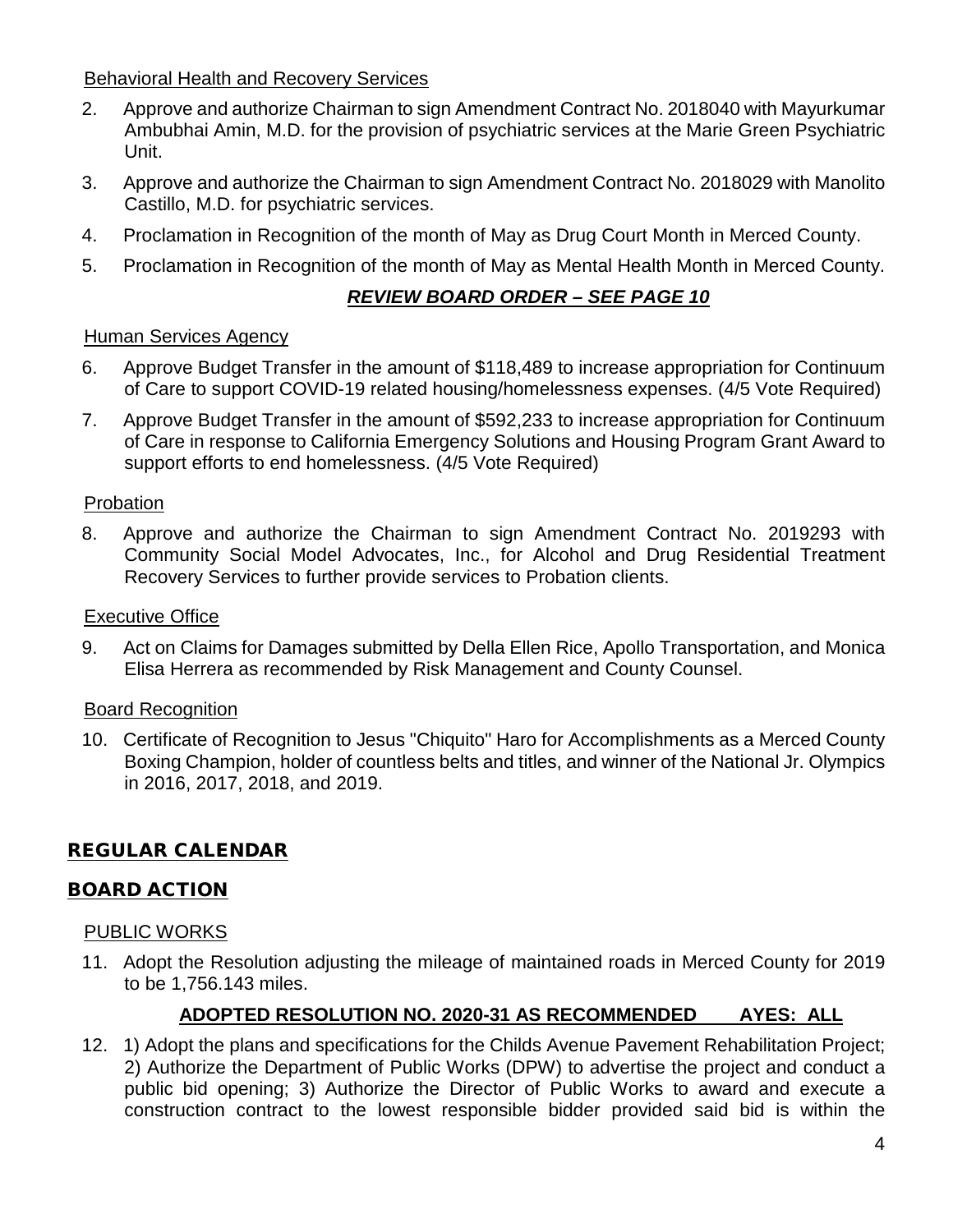established budget, upon approval of County Counsel and Risk Management; and 4) Direct the Department of Public Works to return to the Board with an informational item describing all actions taken.

# **AUTHORIZED CONTRACT NO. 2020063 AS RECOMMENDED AYES: ALL**

13. 1) Approve a Retainer Agreement with Kimley-Horn and Associates, Inc., for on-call airport planning and design services upon approval by County Counsel and Risk Management; 2) Authorize the Chairman to execute the agreement; and 3) Authorize the Director of Public Works to execute Project Supplement Agreements in amounts up to \$500,000.

# **AUTHORIZED CONTRACT NO. 2020064 AS RECOMMENDED AYES: ALL**

14. 1) Accept the California Department of Parks and Recreation Statewide Park Development and Community Revitalization Program grant in the amount of \$2,451,250 for Houlihan Park in Planada; 2) Authorize the Director of Public Works to sign the grant contract and any associated documents; and 3) Approve the related budget transfer. (4/5 Vote Required)

# **AUTHORIZED CONTRACT NO. 2020065 AS RECOMMENDED AYES: ALL**

# HEALTH

15. 1) Ratify the signing and submission of the COVID-19 invoice submitted on March 24, 2020 to the California Department of Public Health for a one-time funding allocation beginning March 5, 2020 through March 15, 2021; and 2) Accept the new funding for the COVID-19 Crisis Response Allocation.

# **AUTHORIZED CONTRACT NO. 2020066 AS RECOMMENDED AYES: ALL**

#### BEHAVIORAL HEALTH AND RECOVERY SERVICES

16. 1) Approve and Authorize the Chairman to sign the interdepartmental agreement with Human Services Agency for crisis response services; and 2) Approve the related budget transfer(s). (4/5 Vote Required)

#### **AUTHORIZED CONTRACT NO. 2020067 AS RECOMMENDED AYES: ALL**

#### HUMAN SERVICES AGENCY

17. 1) Retroactively approve a no-cost agreement between County of Merced on behalf of the Human Services Agency (HSA) and California Department of Social Services to provide legal consultation for Resource Family Approval Program; and 2) Adopt a Resolution authorizing the Chairman to sign the agreement.

#### **AUTHORIZED CONTRACT NO. 2020068 AND ADOPTED RESOLUTION NO. 2020- 32 AS RECOMMENDED AYES: ALL**

18. 1) Ratify the submission of the Standard Agreement with the State of California, Business, Consumer Services, and Housing Agency to accept COVID-19 Emergency Homelessness Funding in the amount of \$109,013 to initiate investments into COVID-19 prevention and containment efforts for a term through June 30, 2020; 2) Authorize Human Services Agency to accept any future reallocation of funding for this program; and 3) Approve the associated budget transfer. (4/5 Vote Required)

# **AUTHORIZED CONTRACT NO. 2020069 AS RECOMMENDED AYES: ALL**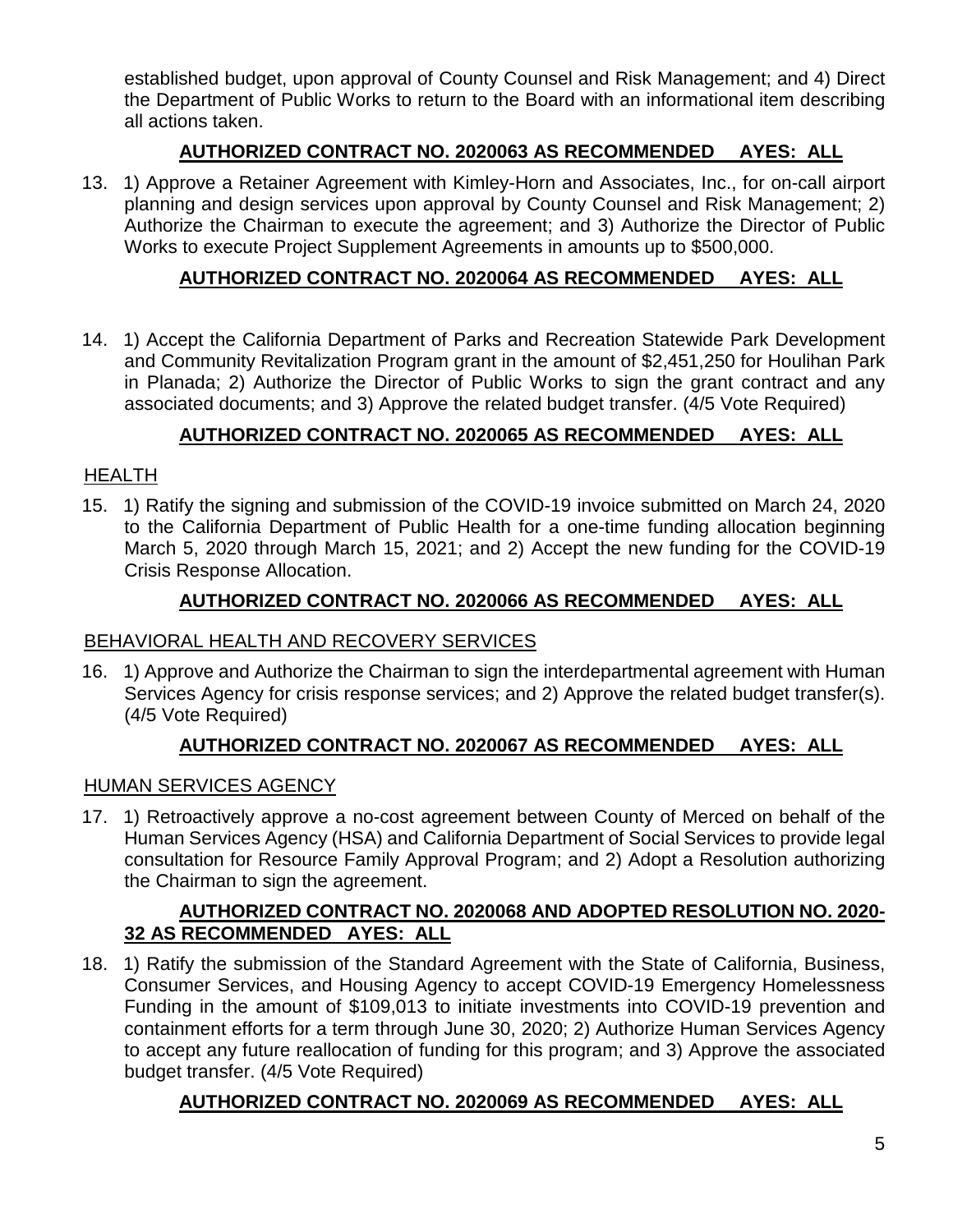#### COMMUNITY AND ECONOMIC DEVELOPMENT

19. Approve and authorize payment for Merced County's funding contribution of the Merced Integrated Regional Water Management Authority's FY 2019-2020 budget amendment in an amount not to exceed \$15,869.

# **APPROVED AS RECOMMENDED AYES: ALL**

# FIRE

20. 1) Approve the Integrated Public Alert and Warning System Agreement (IPAWS) with the Federal Emergency Management Agency (FEMA) IPAWS Program Management Office for the Open Platform for Emergency Networks; and 2) Adopt the Resolution authorizing the Deputy Director-Operations, Merced County Office of Emergency Services to sign and execute the Agreement and any amendments thereto with the FEMA IPAWS Program Management Office.

#### **AUTHORIZED CONTRACT NO. 2020070 AND ADOPTED RESOLUTION NO. 2020- 33 AS RECOMMENDED AYES: ALL**

#### RETIREMENT

21. 1) Adopt Employer Contribution Rates as recommended by the Actuarial Report; and 2) Adopt Employee Contribution Rates as recommended by the Actuarial Report.

#### **APPROVED AS RECOMMENDED AYES: ALL**

#### **SHERIFF**

22. 1) Approve the change of one Sheriff Community Service Technician I/II position 40, classification 7662/7663, salary range 62.6/65.6 in budget unit 22100 to a Criminal Information Analyst classification 7872, range 70.3; and 2) Approve the amendment to the Position Allocation Resolution 06-120/A.

#### **ADOPTED RESOLUTION NO. 2020-34 AS RECOMMENDED AYES: ALL**

#### TREASURER

23. The Tax Collector requests the Merced County Board of Supervisors issue the proclamation that the cancelation of property tax penalty due to qualifying impacts from COVID-19 is compliant with the law and is in the best interest of the Merced County community.

# **APPROVED AS RECOMMENDED AYES: ALL**

# *REVIEW BOARD ORDER – SEE PAGE 10*

#### COUNTY COUNSEL

24. Overview of COVID 19 related tenant protections. Board of Supervisors to provide staff additional information regarding whether additional tenant protections are necessary.

#### **BOARD DISCUSSION – NO ACTION TAKEN**

# *REVIEW BOARD ORDER – SEE PAGES 10 AND 11*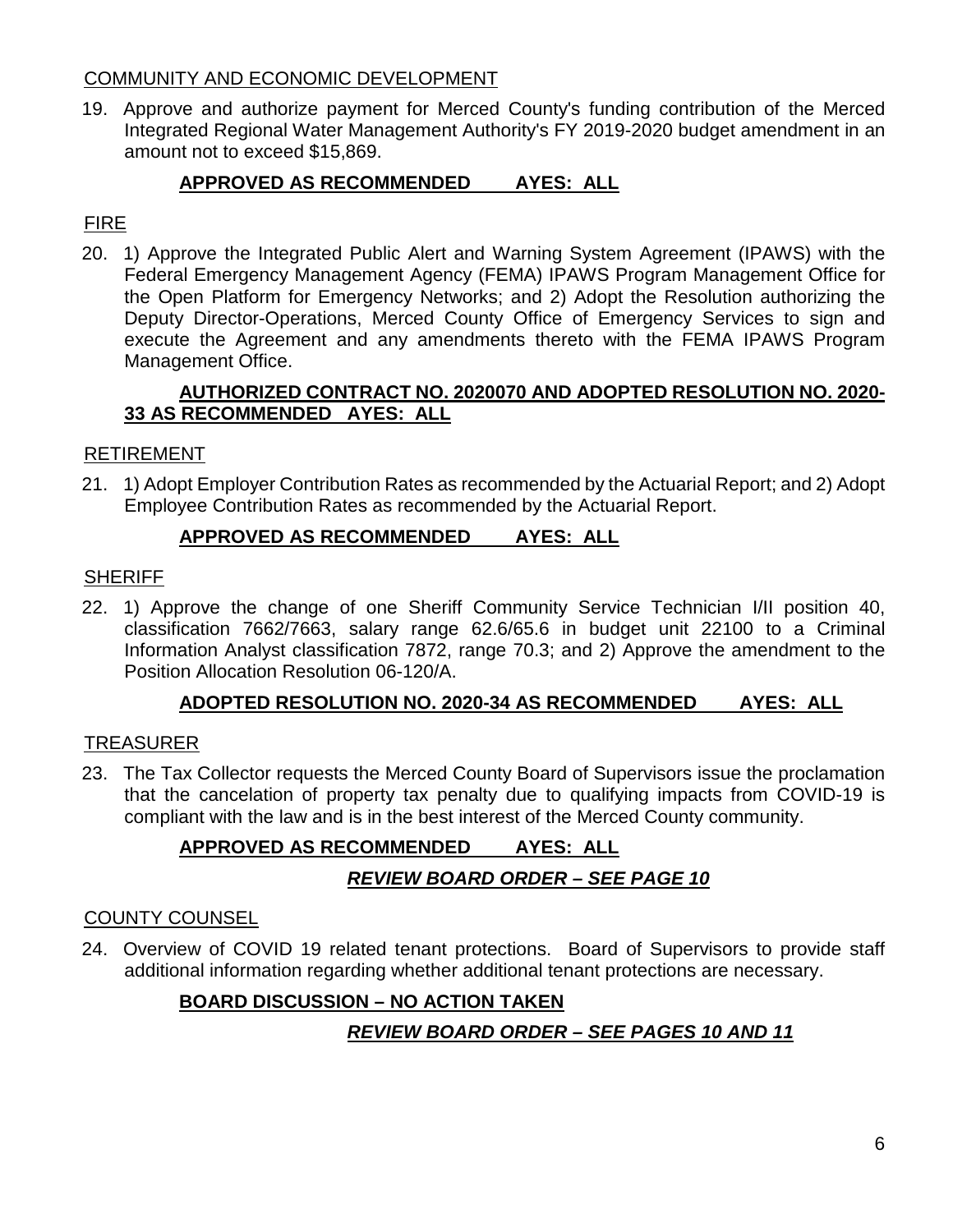#### BOARD APPOINTMENTS

25. Consider Libby Soria for appointment to the Merced County Collaborative for Children and Families, representing Public Agency - BOS, until June 30, 2021.

# **APPROVED AS RECOMMENDED AYES: ALL**

26. Reappoint Catherine T. Weber to serve as a member of the Library Advisory Commission, representing District Four, until August 31, 2023.

# **APPROVED AS RECOMMENDED AYES: ALL**

27. Reappoint Ida J. Escola to serve as a member of the Library Advisory Commission, representing District One, until August 31, 2024.

# **APPROVED AS RECOMMENDED AYES: ALL**

# BOARD INFORMATION & POSSIBLE ACTION **ACCEPTED AND PLACED ON FILE AYES: 1, 2, 3, 5 ABSTAIN: 4**

- 28. Public Works re: Contract No. 2019326 was awarded to TBS Contractors, from Merced, CA in the amount of \$710,662.41 for the Hilmar Community Pedestrian Improvement Project.
- 29. Community and Economic Development re: County paid its Central Delta-Mendota Groundwater Sustainability Agency Membership Contribution for Fiscal Year 2020-2021 in the amount of \$3,500.
- 30. Elections re: Statement of Vote with the Certified Election Results for the Presidential Primary Election held on March 3, 2020.

# *REVIEW BOARD ORDER – SEE PAGES 11 AND 12*

- 31. El Dorado Irrigation District re: Petition for Change Involving Water Transfer under License 2184. (On file with Clerk).
- 32. MBK Engineers re: Merced Irrigation District Petition for Temporary Transfer under License 2685 (Application 1224). (On file with Clerk).
- 33. Regional Water Quality Control Board, Central Valley Region Public Notice re: Proposed No Further Action Determination regarding the Merced Center Parking Garage.
- 34. California Fish and Game Commission re: Notice of Change of Location of Discussion/Adoption Hearing for Mammal Hunting, Waterfowl (annual), Upper Klamath-Trinity spring Chinook salmon Sport Fishing (Certificate of Compliance), Central Valley Sport Fishing (annual), Klamath River Basin Sport Fishing (annual), and Public Use of Department of Fish and Wildlife Lands. In response to the COVID-19 pandemic and physical distancing guidelines, and in compliance with Executive Order N-29-20, the Commission has changed the location and format of the April 16, 2020 discussion/adoption hearing to a teleconference and webinar. As a result, a teleconference and webinar will be held on April 16, 2020 at 9:00 a.m.

#### **THE BOARD ADOPTED RESOLUTION IN MEMORY OF HENRY GARCIA AND ADJOURNED THE MEETING AT 2:54 P.M. UNTIL TUESDAY, APRIL 28, 2020, AT 10:00 A.M.**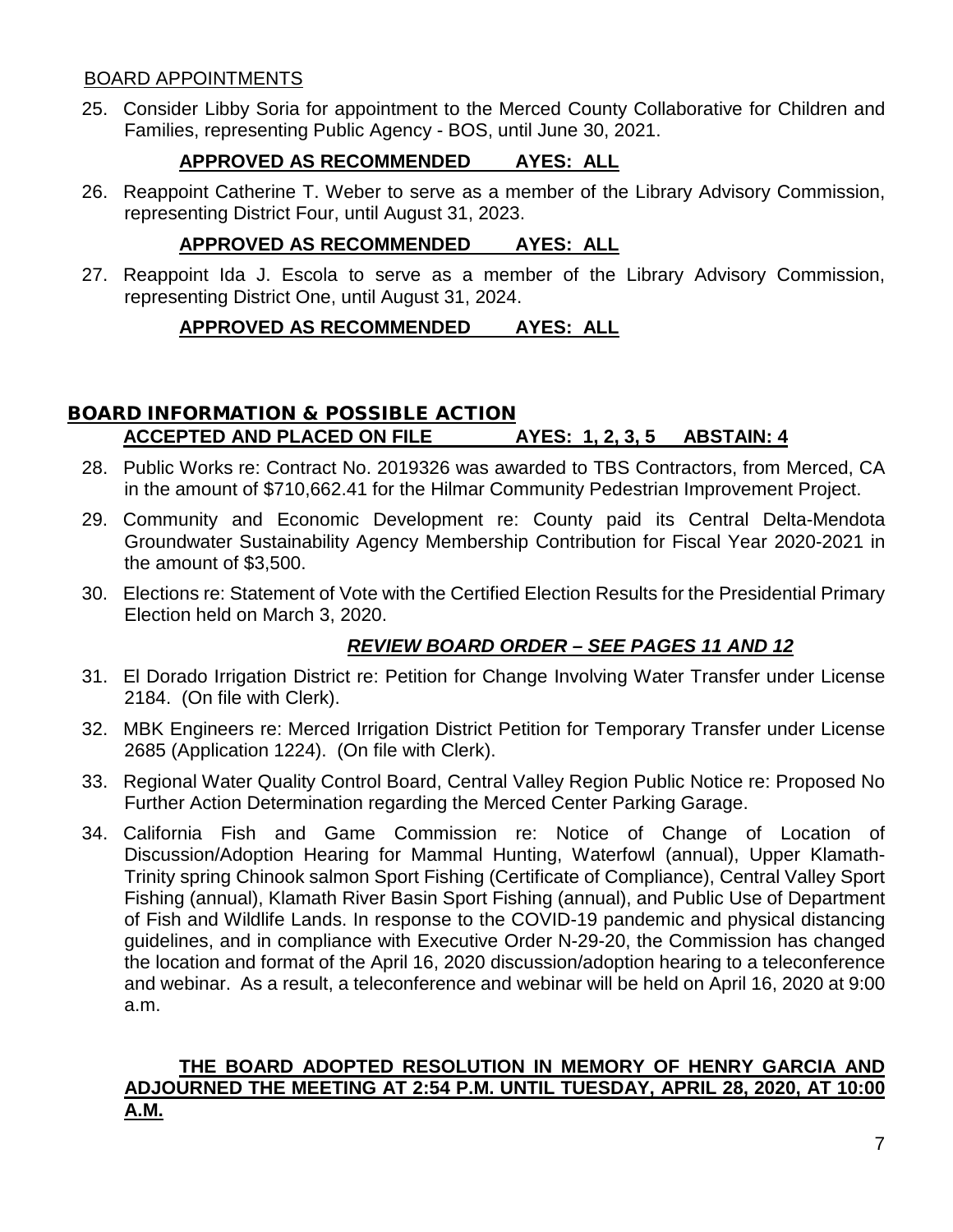#### **BOARD ORDERS – SUMMARY ACTION MINUTES – APRIL 14, 2020**

#### **10:00 A.M. SCHEDULED ITEM 2020-04-14 PUBLIC OPPORTUNITY**

*Public Comments received via email are read and voicemails are played for Public Opportunity and Scheduled Items, and are on file with the Clerk.*

Public Comments submitted from the following:

Gena Mercer, V.P. of Journey for Justice regarding COVID-19 and the homeless.

Pam Roussos regarding COVID-19.

Dr. Steve Roussos regarding request to provide the public with more options for drive-thru food distribution during the COVID-19 pandemic.

Public Comments submitted anonymously regarding COVID-19, County Worker Safety, and social services.

Barbara Levey, Registrar of Voters speaks about the certification of the March 3, 2020 primary results on today's agenda. She thanks department heads and staff for supporting their vendor selections. She further thanks Blanca Torres, Assistant Registrar of Voters and all her staff. Present: Espinoza, Lor, McDaniel, Pareira, Silveira

# **10:00 A.M. SCHEDULED ITEM**

#### **2020-04-14 COVID-19 UPDATE**

Rebecca Nanyonjo-Kemp, Public Health Director, provides an update on COVID-19 and states how instrumental the Sheriff has been during this time.

Sheriff Vern Warnke states that two Sergeants are currently stationed at Public Health Department and that his team has been talking to businesses throughout the County. He further states that the Probation Department is helping with background checks on individuals who have tested positive for the virus. The Sheriff also states they are meeting by phone with the Police Chiefs for each City. He also speaks about the release of non-violent inmates.

Ms. Nanyonjo-Kemp along with Dr. Sandoval reviews the power point presentation covering Public Health Functions, and Public Health Operation Center Structure. The presentation covered many associated topics including: Situation Update, Date Range, Total COVID-19 Case Count for Merced County, Worldwide Infection Rate Curves, Worldwide Death Rate Curves, California COVID-19 by the Numbers April 13, 2020, Cumulative cases by County, COVID-19 Patient Case Management, From Containment to Mitigation, Goals of Community Mitigation for COVID-19 Pandemic, Surge Preparation, Communication, Testing Capacity, Mobile Specimen Collection Sites, and Region V Updates.

Ms. Nanyonjo-Kemp further reviews slides covering Enforcement of Preventative Measures and Role of Government Leadership before turning the presentation over to Yvonnia Brown, Human Services Agency Director who reviews slides covering Care and Shelter Update.

Mary Ellen Arana, Deputy Director of Human Services Agency reviews slide covering Community Involvement.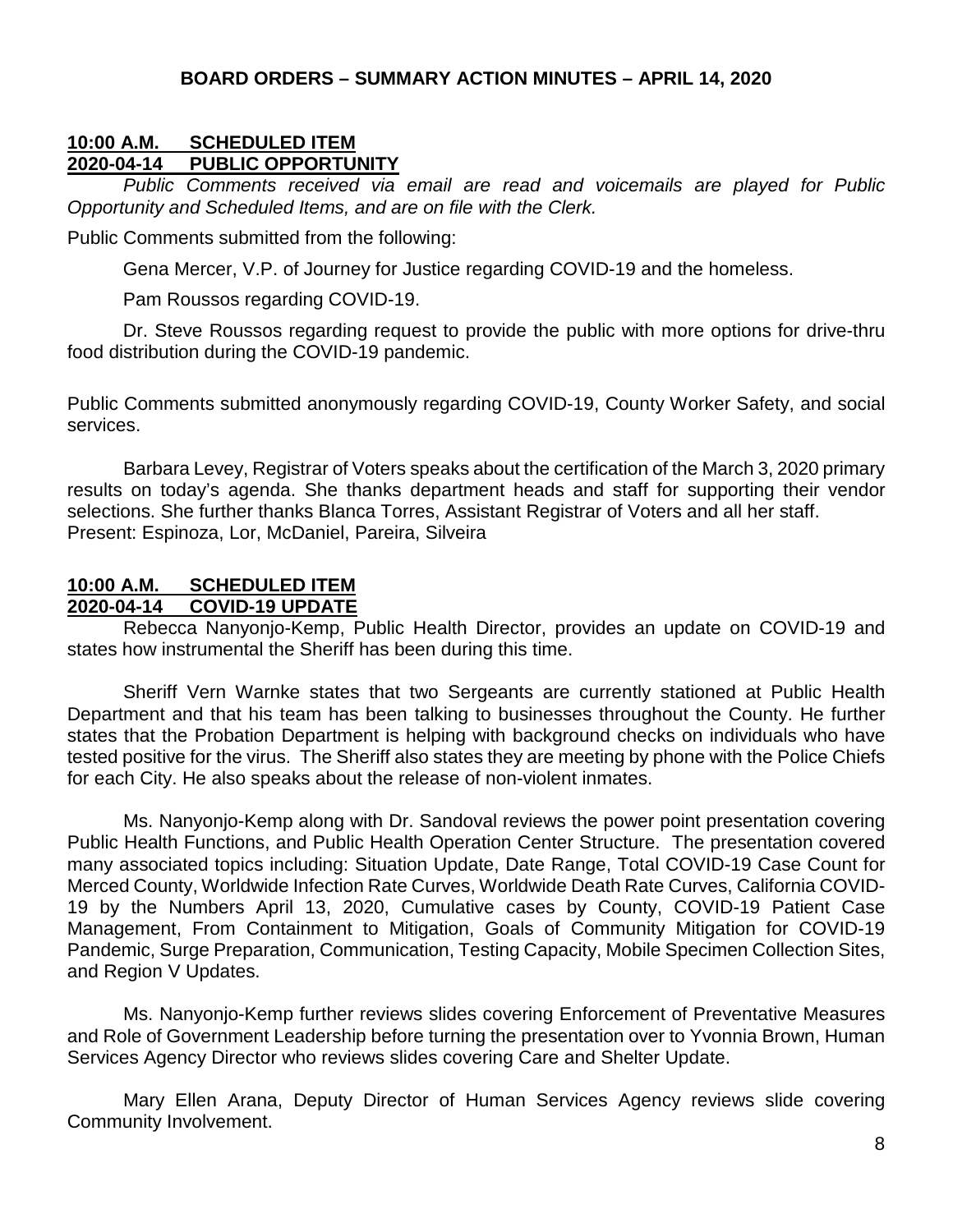David Mirrione, Assistant County Executive Officer/Director of Workforce Investment reviews slides covering Business Resources, Worker Resources, County Services, and Additional Resource Information.

The Board has lengthy discussion on the COVID-19 Update.

Public Comment submitted by Dr. Steve Roussos regarding the request to protect food distribution workers.

Present: Espinoza, Lor, McDaniel, Pareira, Silveira

#### **10:00 A.M. SCHEDULED ITEM 2020-04-14 DEPARTMENT OF WORKFORCE INVESTMENT – FIRST READING – PROPOSED ORDINANCE**

The time and date previously scheduled to conduct a first reading of a proposed ordinance repealing Ordinance No. 1829 (charging a fee for Enterprise Zone/LAMBRA voucher application process for employers through the Department of Workforce Investment).

David Mirrione, Assistant County Executive Officer/Director of Workforce Investment gives an overview of the proposed ordinance.

The Board takes a 10 minute break to receive public comments via e-mail.

The Clerk states that there were no comments received.

Upon motion of Supervisor McDaniel, seconded by Supervisor Lor, duly carried, the Board waives further reading of the proposed ordinance and sets a second reading and possible adoption of the proposed ordinance on April 28, 2020 at 10:00 a.m. Ayes: Espinoza, Lor, McDaniel, Pareira, Silveira

#### **10:00 A.M. SCHEDULED ITEM 2020-04-14 DEPARTMENT OF WORKFORCE INVESTMENT – FIRST READING – PROPOSED ORDINANCE**

The time and date previously scheduled to conduct a first reading of a proposed ordinance repealing Ordinance No. 1835 (Establish fees for use of facilities and services to businesses by the Department of Workforce Investment).

David Mirrione, Assistant County Executive Officer/Director of Workforce Investment gives an overview of the proposed ordinance.

The Board takes a 10 minute break to receive public comments via e-mail.

The Clerk states that there were no comments received.

Upon motion of Supervisor Pareira, seconded by Supervisor Silveira, duly carried, the Board waives further reading of the proposed ordinance and sets a second reading and possible adoption of the proposed ordinance on April 28, 2020 at 10:00 a.m. Ayes: Espinoza, Lor, McDaniel, Pareira, Silveira

9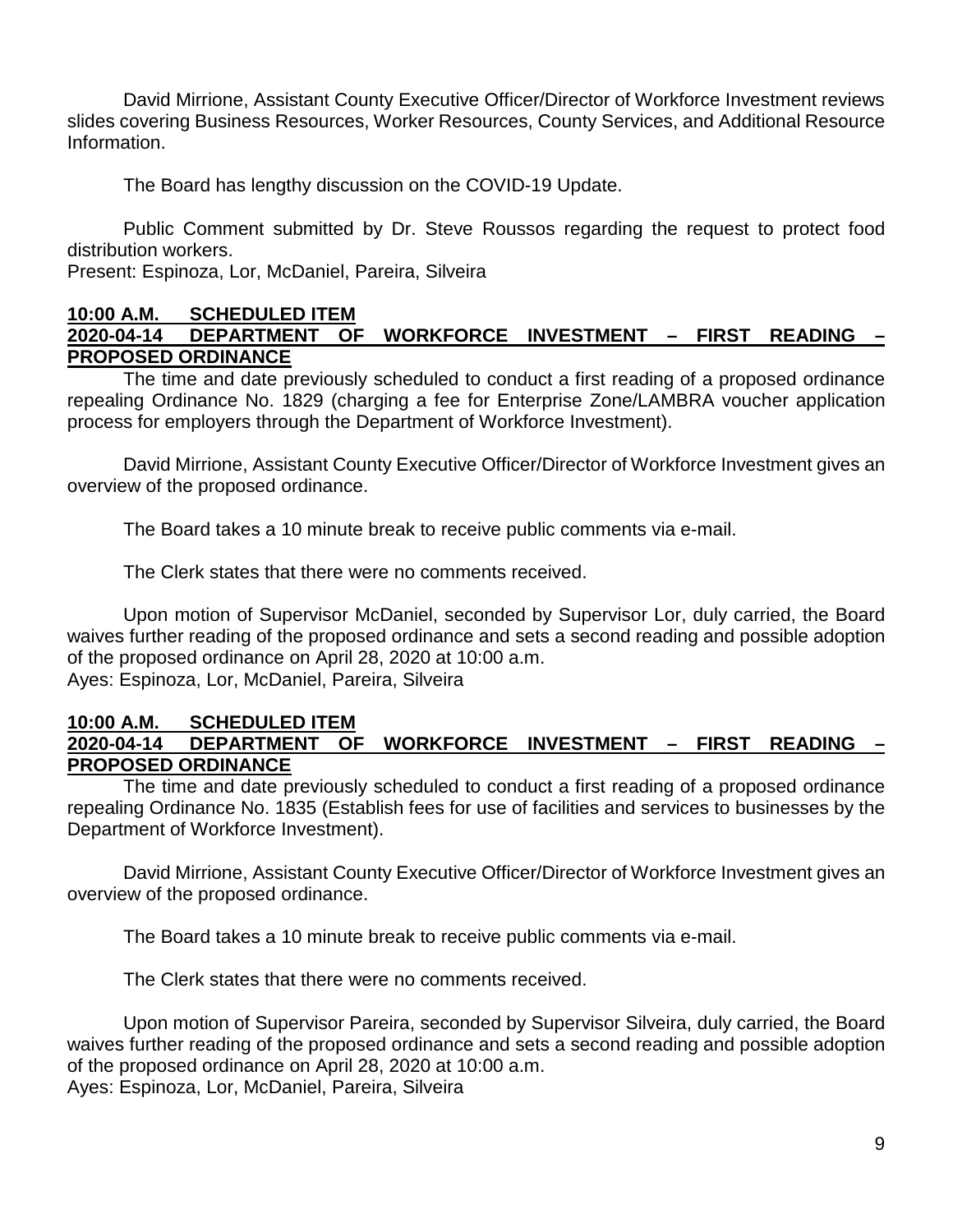#### **CONSENT ITEM NO. 5 2020-04-14 BEHAVIORAL HEALTH AND RECOVERY SERVICES**

The Clerk announces a Proclamation in Recognition of the month of May as Mental Health Month in Merced County is before the Board for consideration.

Public Comment submitted by Ismael Munoz regarding Merced County being in dire need of Mental Health professionals.

Upon motion of Supervisor Silveira, seconded by Supervisor Lor, duly carried, the Board approves Proclamation in recognition of the month of May as Mental Health Month in Merced County. Ayes: Espinoza, Lor, McDaniel, Pareira, Silveira

#### **ACTION ITEM NO. 23 2020-04-14 TREASURER**

The Clerk announces item to issue the proclamation that the cancelation of property tax penalty due to qualifying impacts from COVID-19 is compliant with the law and is in the best interest of the Merced County community is before the Board for consideration.

Karen Adams, Treasurer-Tax Collector comments on the proclamation and thanks the Board for their support.

Upon motion of Supervisor McDaniel, seconded by Supervisor Silveira, duly carried, the Board issues the proclamation that the cancelation of property tax penalty due to qualifying impacts from COVID-19 is compliant with the law and is in the best interest of the Merced County community. Ayes: Espinoza, Lor, McDaniel, Pareira, Silveira

# **ACTION ITEM NO. 24**

# **2020-04-14 COUNTY COUNSEL**

The Clerk announces overview of COVID-19 related tenant protections, to provide staff additional information regarding whether additional tenant protections are necessary is before the Board for consideration.

Forrest Hansen, County Counsel thanks the Board and gives an overview of evictions during COVID-19.

Tom Ebersole, Chief Deputy Counsel, reviews power point presentation covering the following: COVID-19 Tenant Protections, Governor's First Executive Order Addressing Evictions (N-28-20), Governor's Second Executive Order Addressing Evictions (N-37-20), Federal CARES Act, Judicial Council Emergency Rule 1 Issued April 6, 2020, and Other Considerations.

The Board has lengthy discussion on the tenant protections for Merced County.

Public Comments received from the following:

Thoa Truong, UC Merced student, regarding the Eviction Moratorium and his concerns.

Bill Baker, HomeNet Realty regarding unlawful detainer.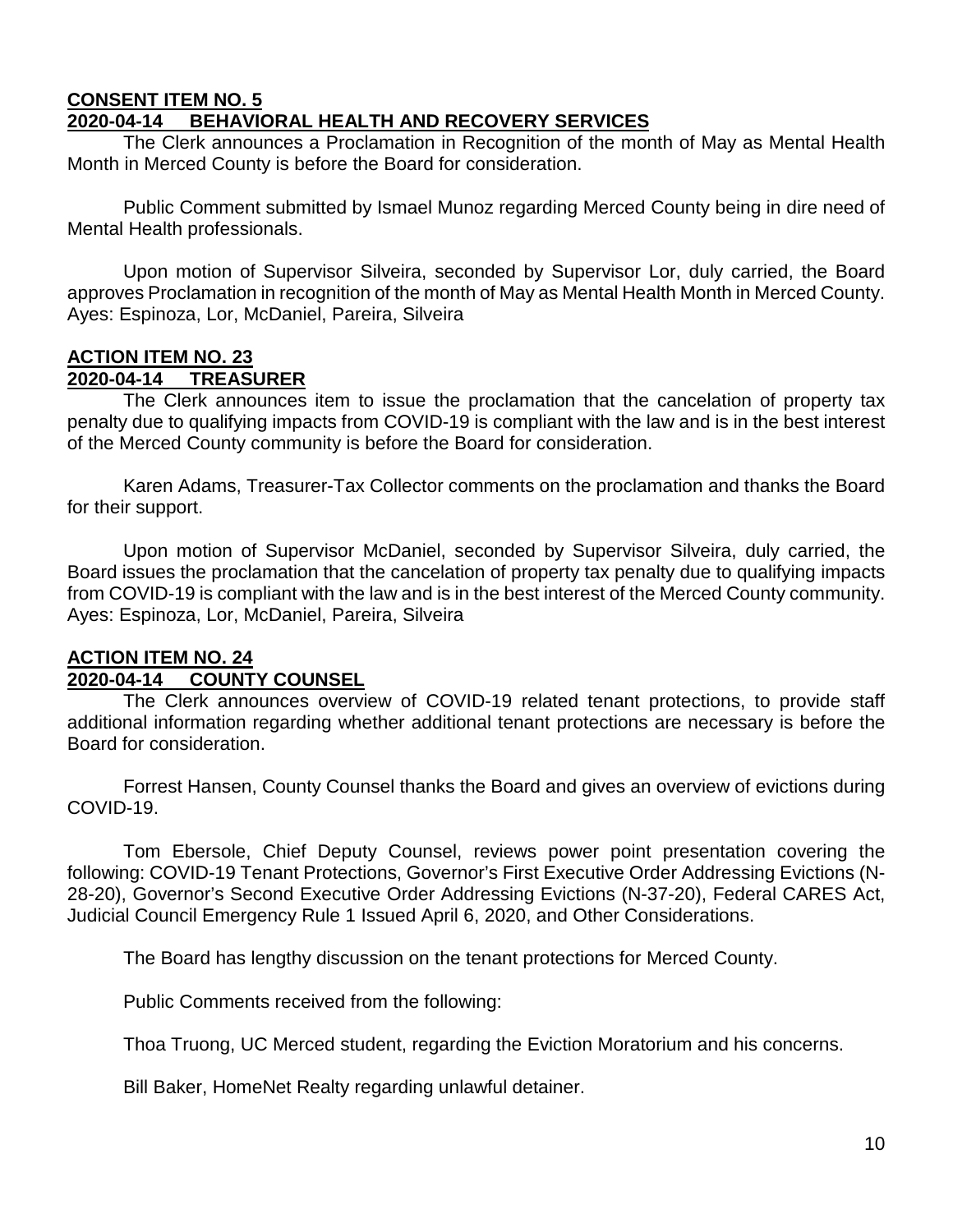Mallory Carter, Tinetti Realty regarding the eviction process.

Allen Sietsema, AGS Real Estate regarding COVID-19 related tenant protections.

Anna Newkirk, C21 M&M Merced and President of Merced County Association of Realtors submits letter regarding eviction moratorium.

Claudia Corchado, United Way of Merced regarding keeping families home by preventing evictions.

Gloria Sandoval, member of A Central Valley Journey for Justice regarding the need for homeless population to be taken into account during the emergency situation being caused by COVID-19 Pandemic.

Andy Krotik, American Realty and Local Government Recommending Committee Chairman regarding evictions in Merced County.

Juan Duran, Winton resident regarding a moratorium on evictions.

Jaylene Cruz, Merced resident regarding a suspension on evictions to keep families safe and in their homes.

Abel Francisco, Atwater resident regarding a moratorium on evictions to keep families safe in their homes.

Brian Raymond, American Realty regarding the idea of a rent moratorium.

Bao Yang, Franklin-Beachwood area resident regarding an eviction moratorium to help families in need.

Marilyn Mochel, Merced resident regarding the community health impact that evictions could have in Merced County.

Alejandro Carrillo, Merced resident regarding COVID 19 related tenant evictions.

Brenda Gutierrez, Building Healthy Communities regarding an eviction moratorium.

Brenda Angelica, Merced resident regarding an eviction moratorium for all of Merced County.

Terry Ruscoe, Merced Yosemite Realty regarding a rent moratorium. Present: Espinoza, Lor, McDaniel, Pareira, Silveira

# **BOARD INFORMATION & POSSIBLE ACTION NO. 30**

#### **2020-04-14**

The Clerk announces Information Item from Elections item re: Statement of Vote with the Certified Election Results for the Presidential Primary Election held on March 3, 2020 is before the Board for consideration.